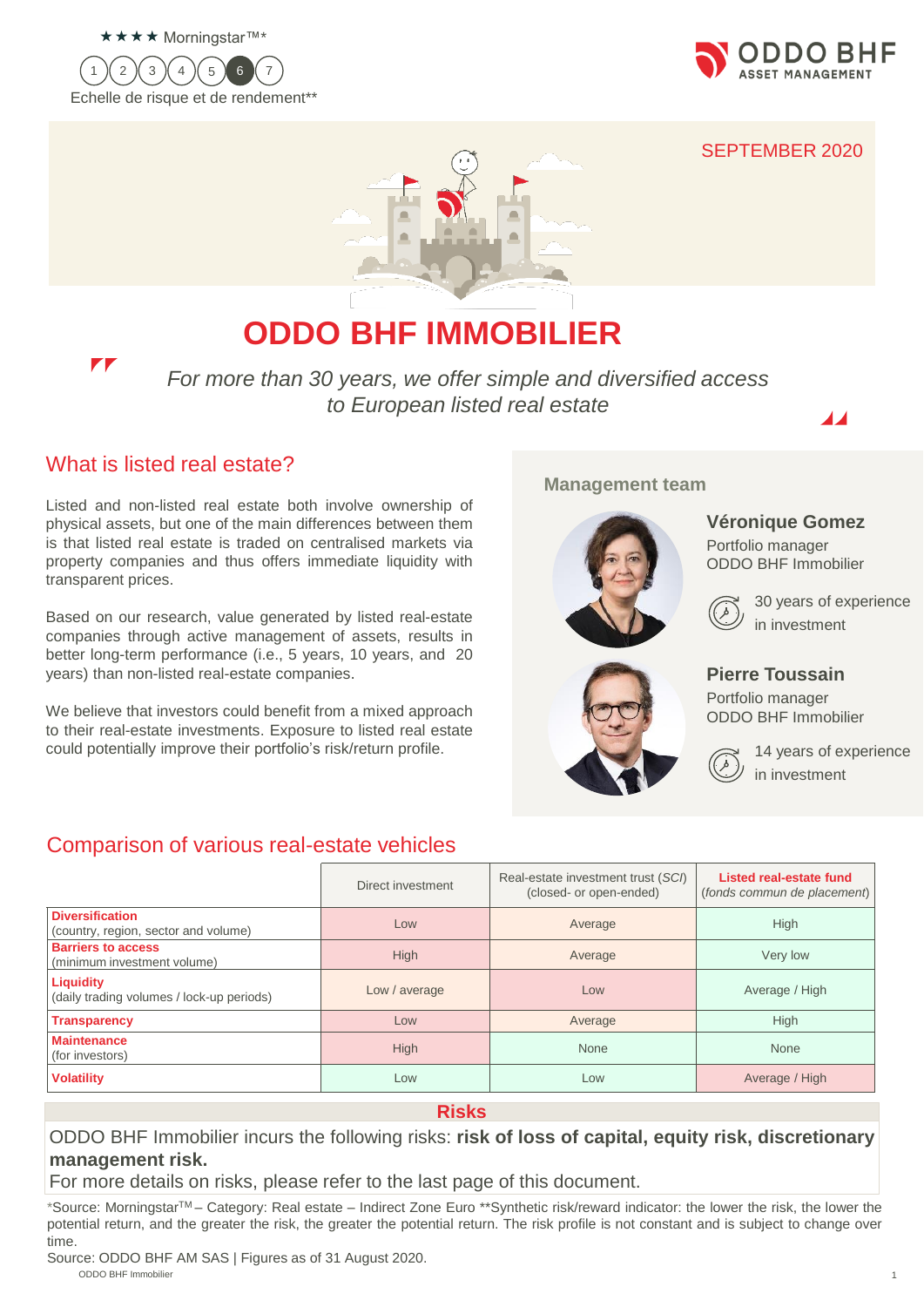

# Why invest in listed real estate?

*A solid alternative to direct real-estate ownership, based on our analysis*

### What exactly is listed real estate? Various types of real estate

A listed property company holds (and, most often, manages) real-estate assets that it leases out, from which it derives income. It sells and buys real estate, with the difference in valuations often being a factor in how it creates value.

Listed property companies give investors access to income from real-estate assets, without actually holding them. Such assets can be in various segments, including healthcare, offices, shops, housing, logistics, etc.

The liquidity inherent to listed property companies makes diversified exposure realestate possible in geographical and sector terms, simply and economically, while nonetheless being exposed to a potential risk of loss of capital.





### Based on our analyses:

### Advantages of listed real estate companies

- Diversification: Real estate tends to be only slightly, and sometimes even negatively, correlated to traditional asset classes (including equities). Moreover, investors can use listed property companies to gain exposure to various segments, cities and countries.
- Liquidity: Shares in property companies are more liquid than investments in physical property (for example, a *SCPI* real-estate investment company) and shares can be easily resold on the financial markets. On the other hand, they are subject to broader movements on the financial markets.
- Dividends: Some vehicles have a tax-transparency status allowing them to generate potentially high dividends with the requirement to pay out at least 80% of their income in the form of dividends. This helps diversify property risk.

### Drawbacks of listed real estate

• Volatility and risk of loss of capital: The level of liquidity results in volatility similar to that of equity investments, with a risk of loss of capital.

ODDO BHF Environmental Opportunities 2 ODDO BHF Immobilier Source: ODDO BHF AM SAS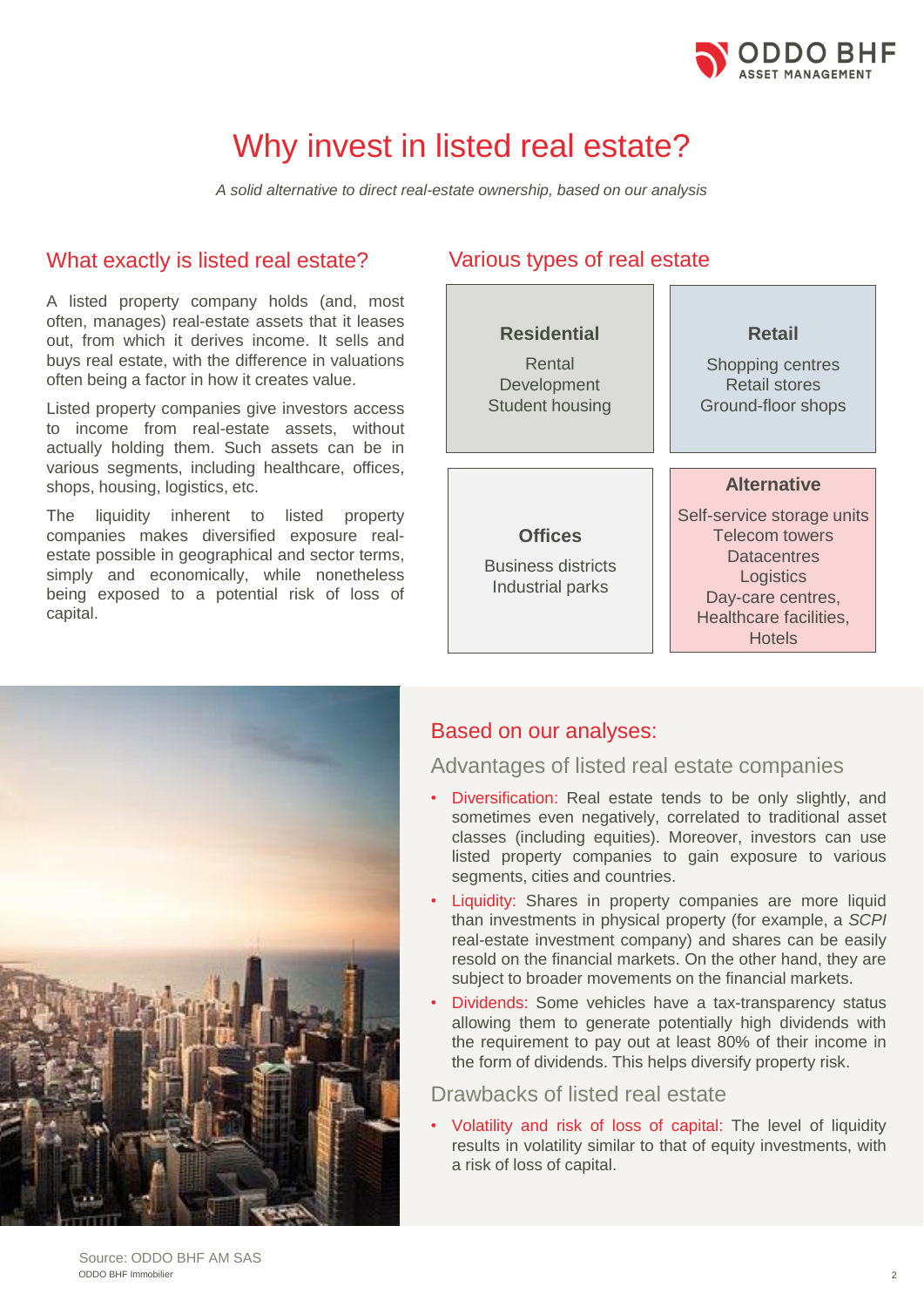

# Potential of listed real estate

*Favourable structural trends*

- **Listed real estate in 2020:** The Covid-19 crisis has caused a steep fall in certain assets, thus offering possible entry-point opportunities. It is also an accelerator of megatrends, creating a polarisation in assets and favouring active management, based on our research.
- **Potential outperformance amidst an economic recovery:** The European property sector has declined more than the broader equity market, but historically it has underperformed earlier, at the start of a recession cycle, then outperforming during the initial phase of an economic recovery.
- **Depth of the investment universe:** Listed real estate is one way to invest in traditional assets, such as residential, offices, and retail. It also offers exposure to segments enjoying strong growth and solid fundamentals, such as logistics and retirement homes.
- **Megatrends:** Investors in listed real estate could benefit from long-term megatrends, based on our analysis.
- **Favourable tax treatment:** Vehicles most often enjoy a special tax regime exempting them from corporate tax and generating high dividends. Real-estate companies must pay out dividends on a regular basis, regardless of market conditions.

### Main long-term megatrends influencing the real-estate sector

**living**



**Urbanisation & Polarisation of urban centres Coworking and flexible offices**

**Ageing of the population Residences, services / co-**

**International tourism**



**Integration of new technologies Emergence of "connected cities"**



**Climate change New methods of construction Fight against land artificialisation**

**E-commerce**



**The opinions expressed in this document reflect our market expectations at the time of publication and are subject to change, depending on market conditions.**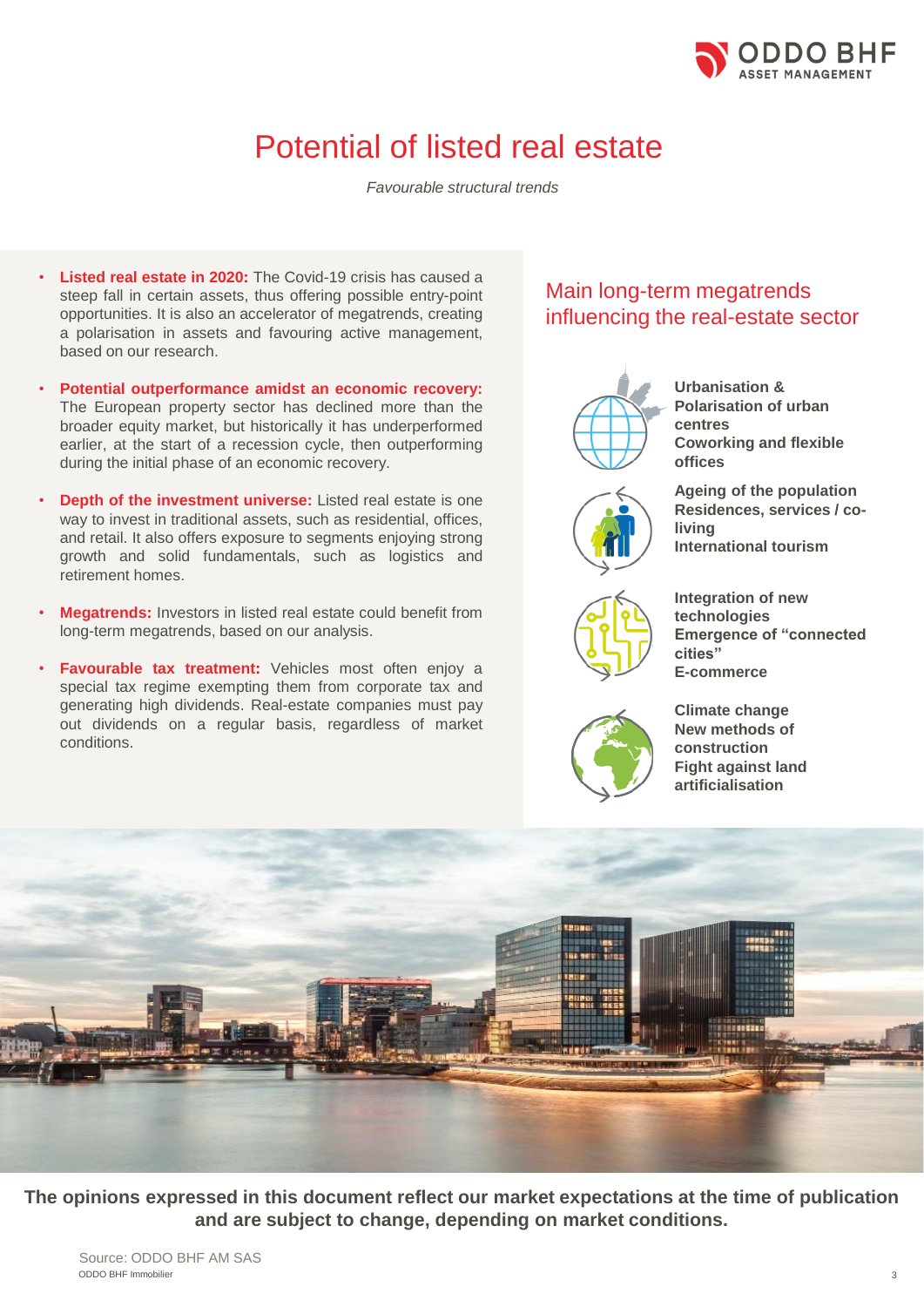

# Covid-19 impact: Our convictions

The Covid-19 crisis has accentuated the disparities between various sectors

### **Overweighted sectors**



• **German residential property** offers an attractive balance between supply and demand, driven by migratory flows, urban population growth, cheap financing, and rents that have risen from low levels.



• **Logistics** are being driven by the accelerated penetration of e-commerce. Accordingly, prospects in terms of income growth are still more attractive than in most other property segments.



• **Healthcare property** offers high yields, due to its relative scarcity, as well as attractive development potential, given the imbalance between supply and demand.

### **Underweighted sectors**



• **Shopping centres**: we were already underweighting shopping centres, due to negative growth in NAV (net asset value) expected over the coming years.



• **Hotel companies**: likely to underperform due to the lack of tourist traffic in Europe caused by Covid-19.



**Offices** are one of the most cyclical segments. The repercussions of the Covid crisis, such as shifts in working methods and the lack of transactions during the lockdowns will have an impact on future demand. Within this asset class, which is likely to be the most polarised, we prefer companies having high-quality assets.

Source: ODDO BHF AM SAS I Figures as of 31 August 2020



**The opinions expressed in this document reflect our market expectations at the time of publication and are subject to change, depending on market conditions.**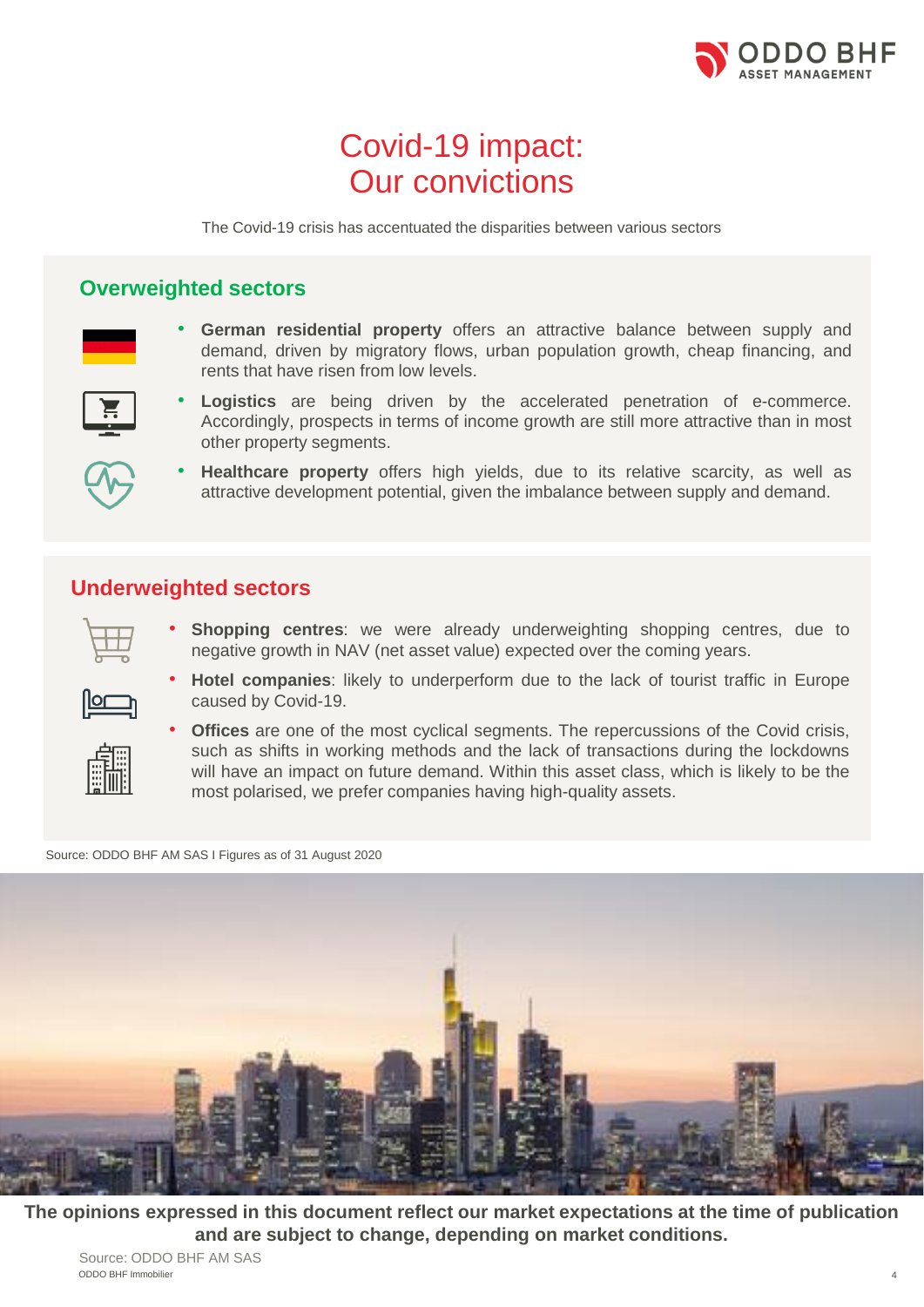

## Why invest in ODDO BHF Immobilier?

*Diversified real estate, daily liquidity*

### **Highlights of the strategy**

- **Simple and diversified access** to listed real estate in Europe, companies managing property assets, including offices, shopping centres, healthcare facilities, logistics, student housing and clinics, etc.
- **Performance track-record**\* that is among the longest on the market: the fund was launched in 1989.
- **A dividend-distributing strategy** for investors seeking steady income streams.
- **Conviction-based management**: about 40 portfolio holdings.
- Management based on the combination of a **macroeconomic approach** and a **fundamental approach**.
- **Active management** that identifies market inefficiencies and helps invest in undervalued companies.

**Risks: The fund incurs a risk of loss of capital and discretionary management risk, among others.**

### Investment process: two performance drivers

1 **Top-down (macroeconomic and geographical) analysis**

- Analysis of various European real-estate markets
- **External brokers**
- Leading indicators: vacancy rates, rents, market yields, etc.





#### **ODDO BHF Immobilier**

- A diversified portfolio of about 40 holdings
- Mainly large cap companies that are leaders on their respective markets

\*Past performances are not a reliable indicator of future performances and are not constant over time.